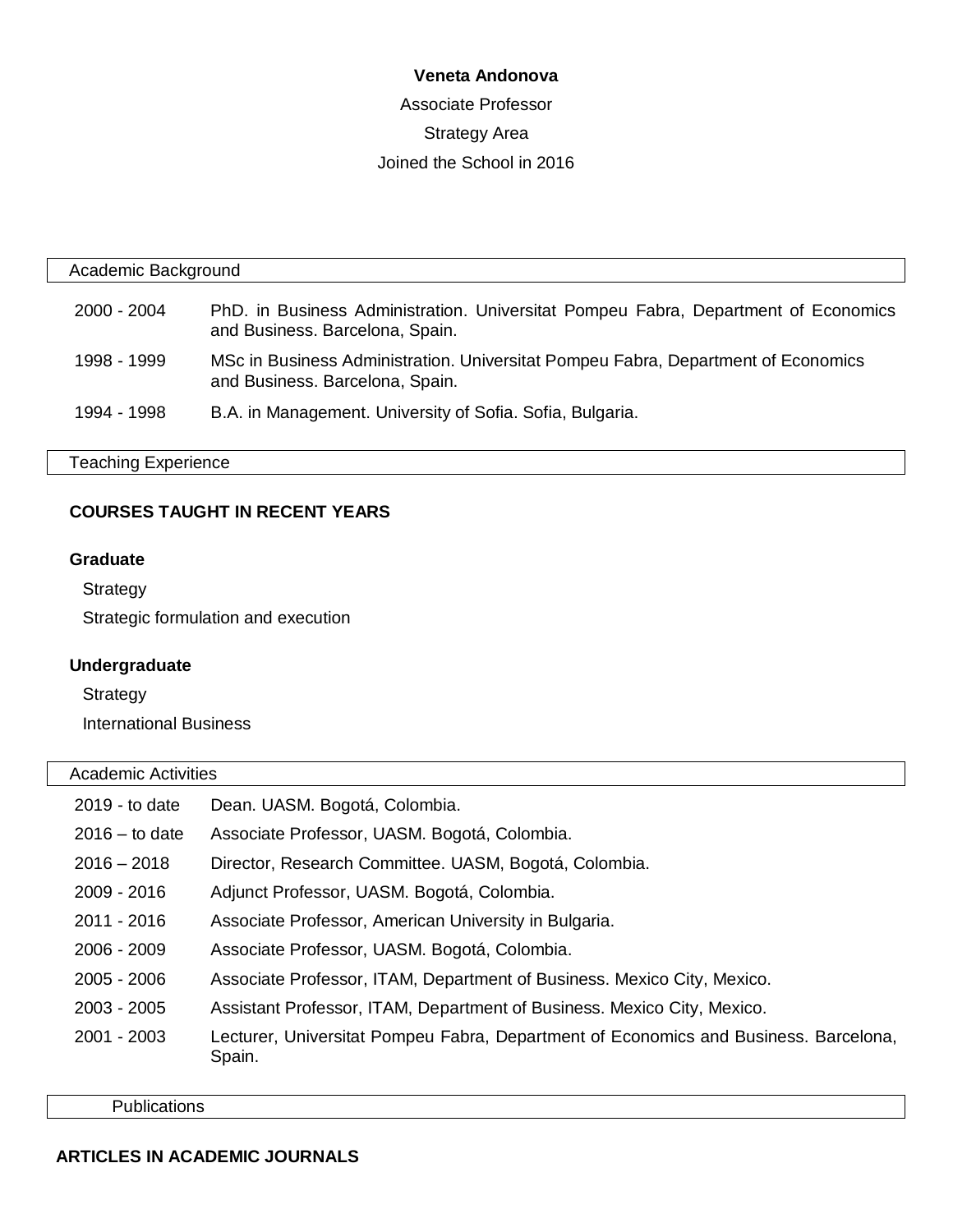- 2019 Innovation in Emerging Markets: The Case of Latin America, (with Lourdes Casanova, Fernanda Cahen, Anne Miroux, Diego Finchelstein, Anabella Davila, Juana García, Moacir Miranda de Oliveira Jr.), Academy of International Business Insights, Vol. 19, No. 2, 2019.
- 2019 "How can EMNCs enhance their global competitive advantage by engaging in domestic peacebuilding? The case of Colombia", (with Juana García), Transnational Corporations Review,<https://doi.org/10.1080/19186444.2018.1556520>
- 2018 "How context shapes entrepreneurial self-efficacy as a driver of entrepreneurial intentions: A multilevel approach", (with Jana Schmutzler and Luis Díaz-Serrano), Entrepreneurship Theory and Practice, [https://doi.org/10.1177/1042258717753142](https://doi.org/10.1177%2F1042258717753142)
- 2016 "The role of industry factors and intangible assets for company performance in Colombia", (with Guillermo Ruiz Pava), Journal of Business Research, 2016, vol. 69(10): 4377 - 4384.
- 2014 "Violence, insecurity and hybrid organizational forms: A study in conflict-ridden zones in Colombia", (with Eduardo Wills-Herrera, Luz E. Orozco, Clemente Forero-Pineda and Oscar Pardo), Journal of Development Studies, 2014, 50(6): 789 – 802.
- 2013 "Conflict and negotiation in Colombia: Are pre-donations useful?" (with Hernando Zuleta and Juanita Villaveces), Journal of Socio-Economics, 2013, vol.47, pp. 105 - 117.
- 2013 What can Latin-American entrepreneurs learn from Catalan gazelles?," (with Carlos Valencia and Jorge Juliao Rossi), Academia Revista Latinoamericana de Administración, 2013, vol. 26(2).
- 2013 "When waiting is strategic: Evidence from Colombian M&As 1995-2008," (with Yeny Rodriguez and Ivan Dario Sanchez), Journal of Business Research, 2013, vol. 66 (10): 1736 - 1742.
- 2011 "The relationship between perceptions of insecurity, social capital and subjective well-being: Empirical evidence from areas of rural conflict in Colombia",(with Eduardo Wills-Herrera, Luz E. Orozco, Clemente Forero-Pineda and Oscar Pardo) Journal of Socioeconomics, 2011, vol.40 (1), pp. 88 - 96.
- 2011 "Internet interacted: 1991-2003" (with Antonio Ladron and Eric Brousseau) Management Research, 2011, vol. 9 (3), pp. 192 – 206.
- 2010 "The Value of Strategic Waiting in Colombian M&As: 1995-2008," (with Yeny E. Rodríguez-Ramos and Iván Darío Sánchez-Manchola) Globalization, Competitiveness and Governability, 2010, vol. 4 (1), pp. 55 - 61, available at http://gcg.universia.net/pdfs\_revistas/revista\_21\_1272367145829.pdf
- 2009 "Beyond Moral Hazard: The Effect of Firm-Level Compensation Strategies on Economic Conflict," (with Hernando Zuleta) Peace Economics, Peace Science and Public Policy, 2009, vol. 15(1), Article 5, available at http://www.bepress.com/peps/vol15/iss1/5.
- 2009 "Political Institutions and Telecommunications," (with Luis Diaz-Serrano) Journal of Development Economics, 2009, vol.89 (1), pp. 77 - 83.
- 2008 "Common Law and Civil Law as Pro-Market Adaptations," (with Benito Arruñada) Washington University Journal of Law and Policy, 2008, 26, pp. 81 - 130.
- 2008 "Judges' Cognition and Market Order," (with Benito Arruñada) Review of Law and Economics, 2008, 4(2), pp. 665 - 692.
- 2007 "The Effect of Legal Enforcement on Human Resource Practices: A Case study in Rural Colombia", (with Hernando Zuleta), International Journal of Manpower, 2007, Vol. 28, Issue 5, pp.344 - 353.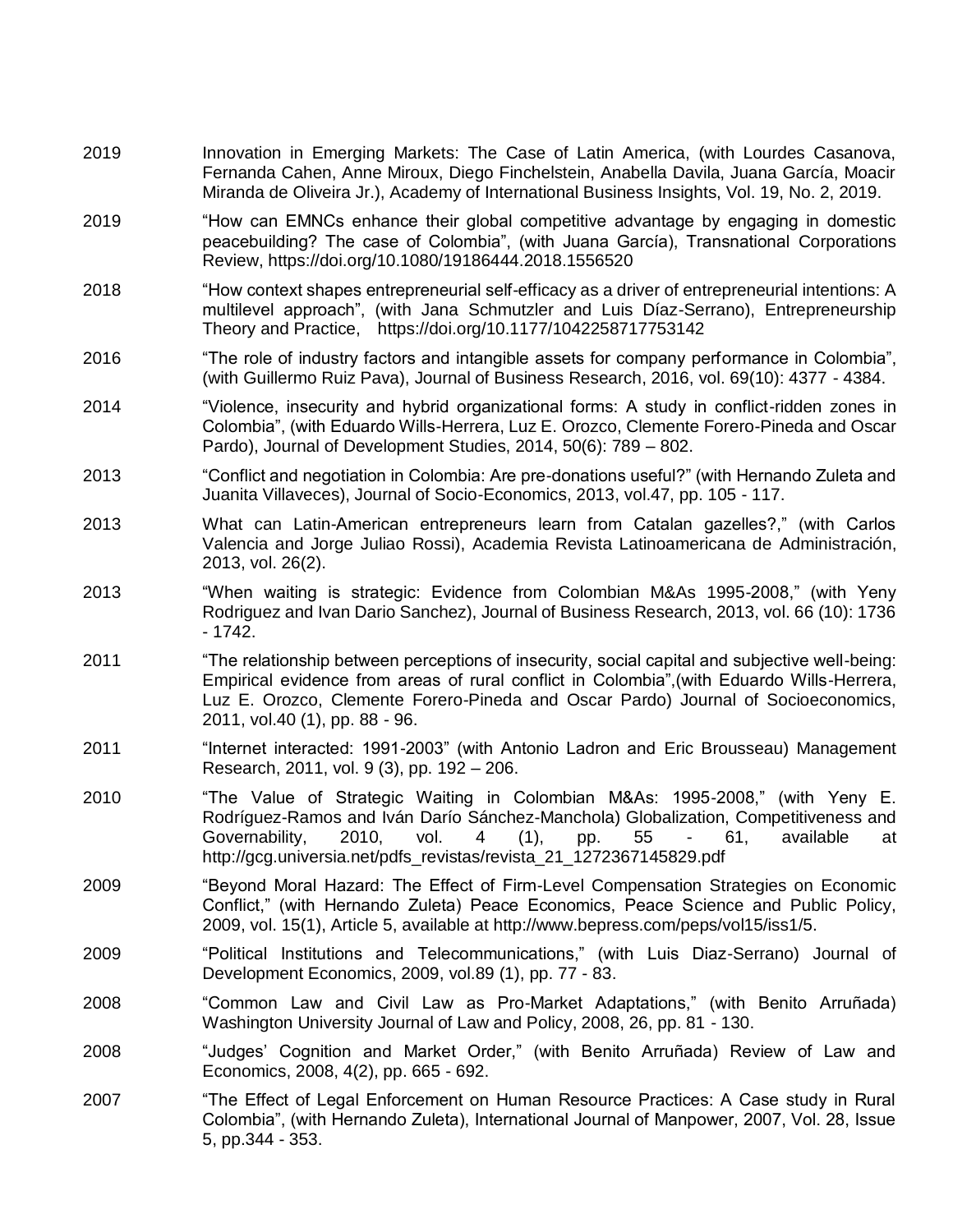- 2007 "Market Potential for Interacting Telecommunication Technologies in the Presence of Network Effects," (with Antonio Ladron) Academy of Management Best Papers Proceedings, 2007.
- 2007 "Two Paths to Prosperity when Property Rights Enforcement is Weak," Globalization, Competitiveness and Governability, 2007, Vol. 1, Issue 1, pp. 136 – 145.
- 2006 "Mobile Phones, Internet and the Institutional Environment, "Telecommunications Policy, 2006, February, Vol. 30, Issue 1, pp. 29 - 45.
- 2006 "Interacciones Tecnológicas y Efectos Red: Claves para Predecir el Impacto del VOIP sobre la Industria de las Telecomunicaciones," (with Antonio Ladron) Universia Business Review, 2006, 12, pp.66 - 79. (http://www.universia.es/ubr/pdfs/UBR0042006066.pdf)
- 2003 "Disintemediation Online: Differences in the Behavior of Traditional Retailers when Adopting E-commerce," Management Research, 2003, Vol. 1, Issue 3, pp. 279 - 290.

### **BOOKS**

- 2019 Entrepreneurial Ecosystems in Unexpected Places: Examining the Success Factors of Regional Entrepreneurship, Andonova V, Nikolova M, Dimitrov D, (eds.). Palgrave Macmillan 2019.
- 2017 Multilatinas: strategies for internationalization, Andonova, V and Losada, M. (eds.), Cambridge University Press, 2017. The book is written around a unique dataset of 62 of the largest multilatinas from Brazil, Mexico, Colombia, Argentina, Chile and Peru. I am the co-author of 13 of the book chapters (6 with Juana Garcia and 7 with Mauricio Losada). The book also contains 4 contributed chapters. Available at: [http://www.cambridge.org/co/academic/subjects/management/international-business/multila](http://www.cambridge.org/co/academic/subjects/management/international-business/multilatinas-strategies-internationalisation?format=HB&isbn=9781107130043#q5HyyHBcLWLJVBeO.97) [tinas-strategies-internationalisation?format=HB&isbn=9781107130043#q5HyyHBcLWLJVB](http://www.cambridge.org/co/academic/subjects/management/international-business/multilatinas-strategies-internationalisation?format=HB&isbn=9781107130043#q5HyyHBcLWLJVBeO.97) [eO.97](http://www.cambridge.org/co/academic/subjects/management/international-business/multilatinas-strategies-internationalisation?format=HB&isbn=9781107130043#q5HyyHBcLWLJVBeO.97)
- 2005 "Market Institutions and Judicial Rulemaking," (with Benito Arruñada), Handbook of New Institutional Economics, 2005, Claude Menard and Mary Shirley, (eds.), Springer.

#### **CHAPTERS IN BOOKS**

- 2018 "Corporate governance and corporate citizenship in Colombia: a lever for global competitiveness?" In: Cornell University (eds.), Andonova V, García J, Majía A, 2018 pp 91-100.
- 2018 "Deben importarnos las multilatinas" In: La nota económica, (eds.) Andonova V, 2018, pp 72- 73.
- 2018 "La inserción de Colombia en los mercados internacionales: comercio, inversion y multilatinas" In: Nuevos enfoques para el studio de las relaciones internacionales de Colombia, (eds.) 2017, pp 263 – 294, Andonova V, Biar S., García J.
- 2017 "Argentina the precursor" In: Multilatinas. Strategies for internationalization, (eds.), 2017, Andonova V, Garcia J.
- 2017 "Chile the disciplined" In: Multilatinas. Strategies for internationalization, (eds.), 2017, Andonova V, Garcia J.
- 2017 "Colombia the new wave " In: Multilatinas. Strategies for internationalization, (eds.), 2017, Andonova V, Garcia J.
- 2017 "Peru the future" In: Multilatinas. Strategies for internationalization, (eds.), 2017, Andonova V, Garcia J.
- 2017 "Mexico the lighthouse" In: Multilatinas. Strategies for internationalization, (eds.), 2017, Andonova V, Garcia J.
- 2017 "Brazil the heavyweight" In: Multilatinas. Strategies for internationalization, (eds.), 2017,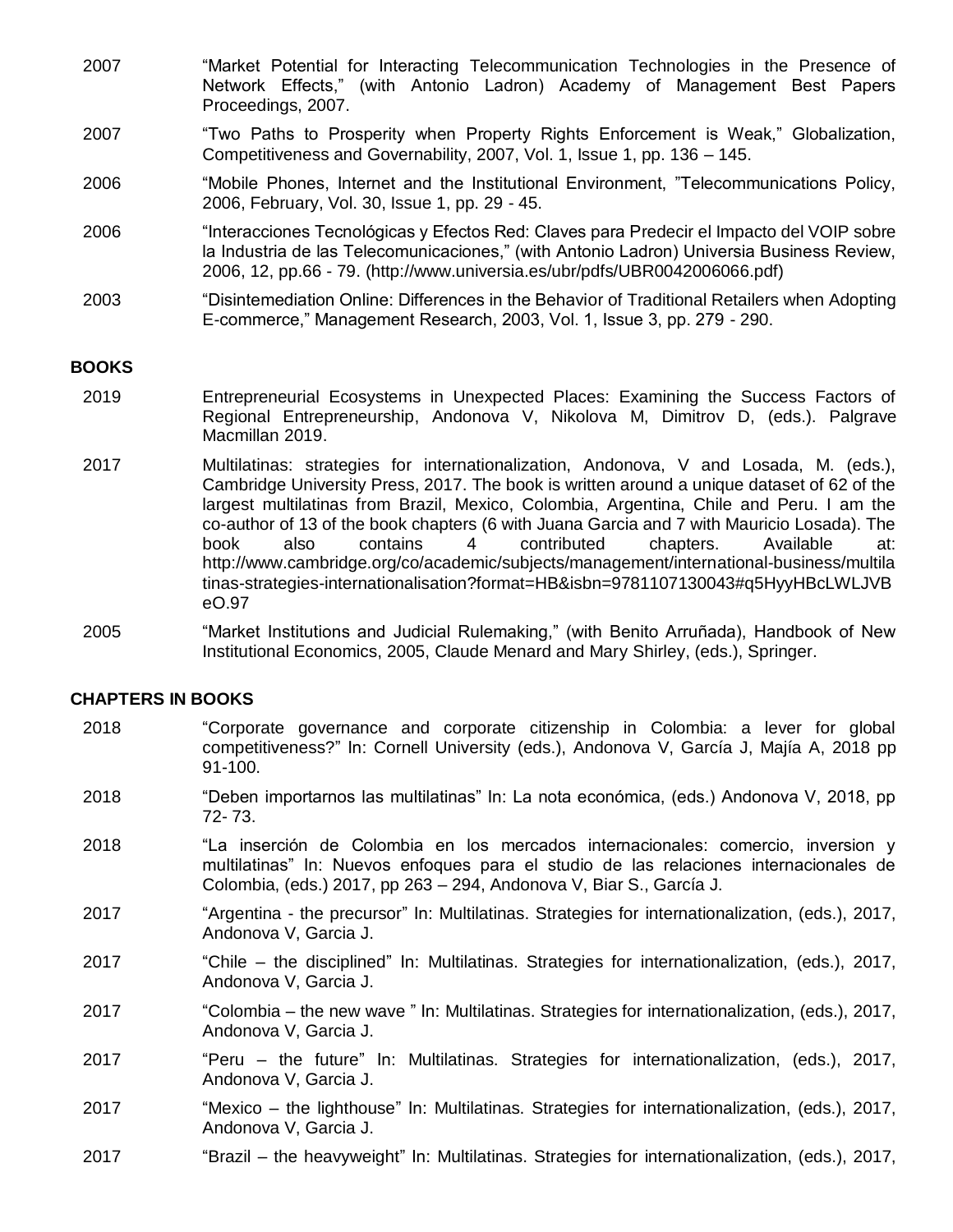Andonova V, Garcia J.

- 2017 "where do we find them?" In: Multilatinas. Strategies for internationalization, (eds), 2017, Adanova V, Lozada M.
- 2017 "Institutional uncertainty in Latin America". In: Multilatinas. Strategies for internationalization, (eds), 2017, Adanova V, Losada M.
- 2017 "Organisational resources and competences".In: Multilatinas. Strategies for internationalization, (eds), 2017, Adanova V, Losada M.
- 2017 "Non-market resources and business groups" In: Multilatinas. Strategies for internationalization, (eds), 2017, Adanova V, Losada M.
- 2017 "Resource-dependent strategies of internationalisation: the where, when and how of going abroad" In: Multilatinas. Strategies for internationalization, (eds), 2017, Adanova V, Losada M.
- 2017 "Where, when and how? Empirical results" In: Multilatinas. Strategies for internationalization, (eds), 2017, Adanova V, Losada M.
- 2017 "strategies for internationalization" " In: Multilatinas. Strategies for internationalization, (eds), 2017, Adanova V, Losada M.
- 2014 "Determinants of Bulgarian outward foreign direct investment" In: Internationalization of Firms from Economies in Transition, T. Mai and E. Turkina (eds.), 2014, Edward Elgar, Pp.203 - 247.
- 2012 "Multilatinas" in Tendencias en Administracion: Gerencia y Academia, 2012, vol. 2, Universidad de los Andes.
- 2010 "Las empresas gacelas en Catalunya: análisis de siete casos", (with Carlos Valencia) in Les Empreses d'Alt Creixement i les Gaseles a Catalunya, 2010, Observatori de Prospectiva Industrial, Generalitat de Catalunya, pp.105-110.
- 2009 "The Strategic Importance of Close Employment Relations in Conflict-Ridden Environments: Three Cases from Colombia", (with Roberto Gutiérrez and Luis Felipe Avella), in Best HRM Practices in Latin America, M. Elvira and A. Davila (eds.), 2009, Taylor and Francis, pp. 25 - 36.
- 2007 "Technology as a Remedy for Political Risks," In: A New Generation in International Strategic Management, 2007, Stephen B. Tallman (ed.) Eduard Elgar Publishing, pp. 282 - 294.
- 2006 "Reglas Electorales, Competencia Política y Derechos de Propiedad. Un Estudio de Ámbito Internacional," In: Organización de Gobiernos y Mercados en las Sociedades Democráticas, 2006, Toboso and Arias (eds.), PUV: Spain.

### Other Publications

2017 "El ambiente de negocio en Colombia: una interpretación empresarial" (with Juana Garcia, Jorge Ramirez V.) 2017 Second EMI Report 2017: Emerging multinationals in a changing world, chapter on Colombian multinationals (with Juana Garcia, Mauricio Losada y Jairo Jimenez) 2017 "El peso de la corrupción importada," America Economia, Septiembre-Octubre 2017, 66 – 68. 2017 GEM Bulgaria country country report, https://investsofia.com/en/201617-gem-national-report-on-entrepreneurship-in-bulgaria/ 2016 GEM Bulgaria country report https://gemconsortium.org/report/gem-bulgaria-2015-16-annual-report-bg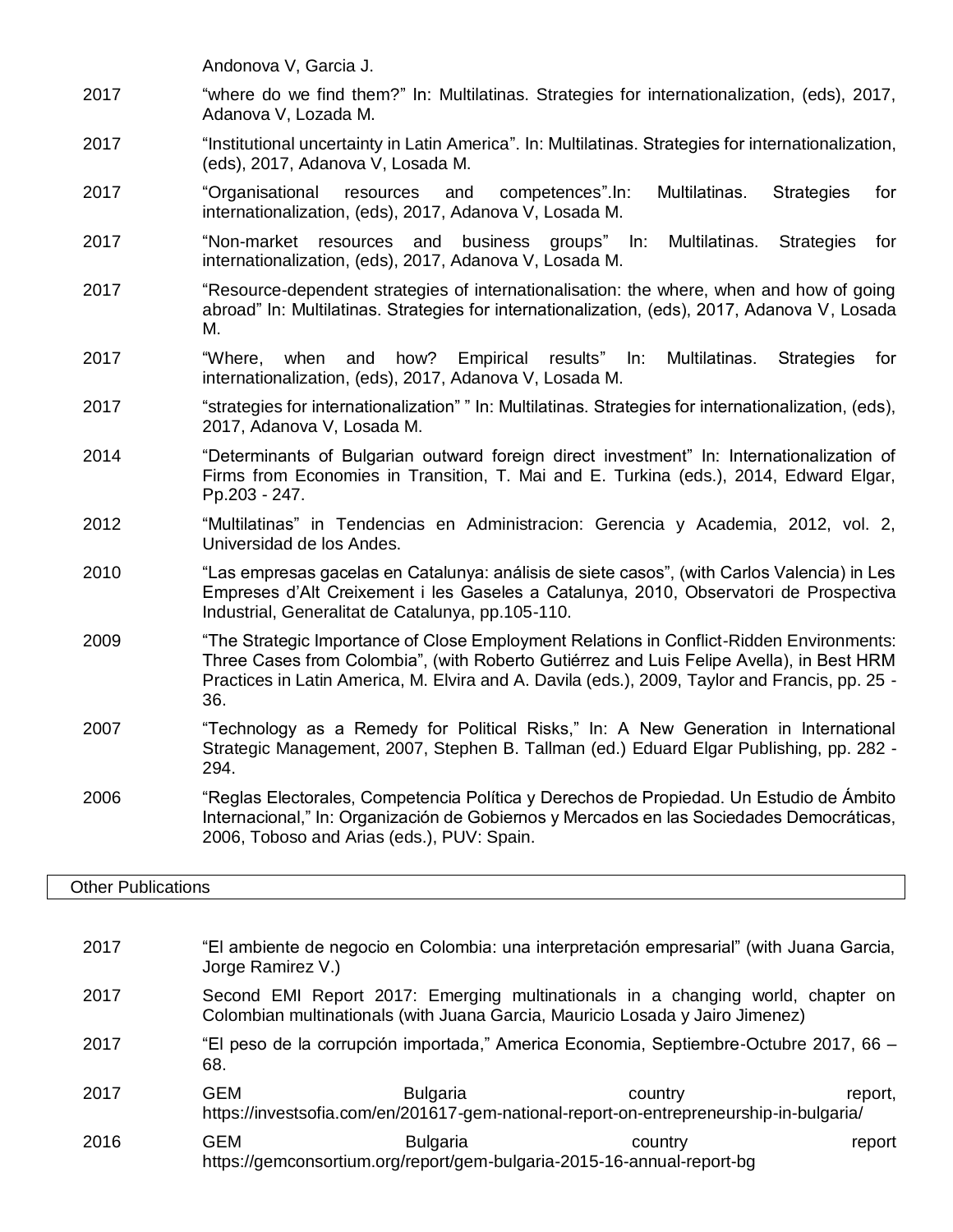- 2010 "Las nuevas multilatinas y sus retos: El caso Colombia," (with Mauricio Losada), Dirección Estratégica, No. 34, September 2010.
- 2007 "Equipos gerenciales en empresas familiares," (with Boris Gartner), www.elempleo.com , February 2007.
- 2007 "Los equipos de alta gerencia mixtos: Qué ventajas ofrecen para las empresas familiares?" (with Boris Gartner), Dirección Estratégica, June-August 2007.
- 2005 "Cuando el rezago es una ventaja: El sector turístico mexicano en la era de la información," (with Laura Arredondo), Dirección Estratégica, September - December 2005. TED talk @ https://www.youtube.com/watch?v=oRBV8pK2GBo

#### **WORKING PAPERS**

"Political Institutions and Telecommunications Development," (with Luis Diaz-Serrano) (January 2007). IZA Discussion Paper No. 2569.

"Unwelcome Political Consensus", mimeo, Universidad Pompeu Fabra.

"Cultural Dimensions, Institutions and Economic Outcomes" (with Hernando Zuleta and Marly Castillo), mimeo, Universidad de los Andes

"Judges' Cognition and Market Order," (with Benito Arruñada) http://www.econ.upf.edu/eng/research/onepaper.php?id=801.

How context shapes entrepreneurial self-efficacy as a driver of entrepreneurial intentions: a multi-level approach (with Jana Schmutzler and Luis Diaz).

BOSSIT or how multilatinas can capitalize on global mindset and innovate (with Mauricio Losada and Juana Garcia).

Internationalization strategies of emerging countries multinationals (EMNCs): the debate continues (with Mauricio Losada and Lourdes Casanova).

"The Institutional Entrepreneur: a Make-it-Yourself Strategy to Better Business Environment," (with Hernando Zuleta) mimeo, Universidad de los Andes.

Participation in Boards, Committees and Associations

2012 – to date Board member. Balkanski Foundation<http://www.balkanski-foundation.org/>

Scholarships and Academic Distinctions

- 2015 Elected by the Class of 2015 to be the faculty member to submit a quote to AUBG 2015 graduation yearbook.
- 2014 2015 Research Grant, Spanish ministry of the Economy and Competitiveness, ECO2014-57131-R, 2015, Project Director: Benito Arruñada.
- 2014 Harvard Business School, Institute for Strategy and Competitiveness, Microeconomics of Competitiveness, December 2014.
- 2013 Harvard Business School, Institute for Strategy and Competitiveness, Microeconomics of Competitiveness, December 2013.
- 2011 Research Grant, Spanish Ministry of Science and Technology, ECO2011-29445, "Determinants of Institutional Performance: Organizations, Contracts and Judicial Institutions", 2011, Project Director: Benito Arruñada.
- 2009 Research Grant, Mexican Commission of Science and Technology, January 2006-January 2009.
- 2008 2009 Visiting Scholar, Center for Latin American Studies, Brown University.